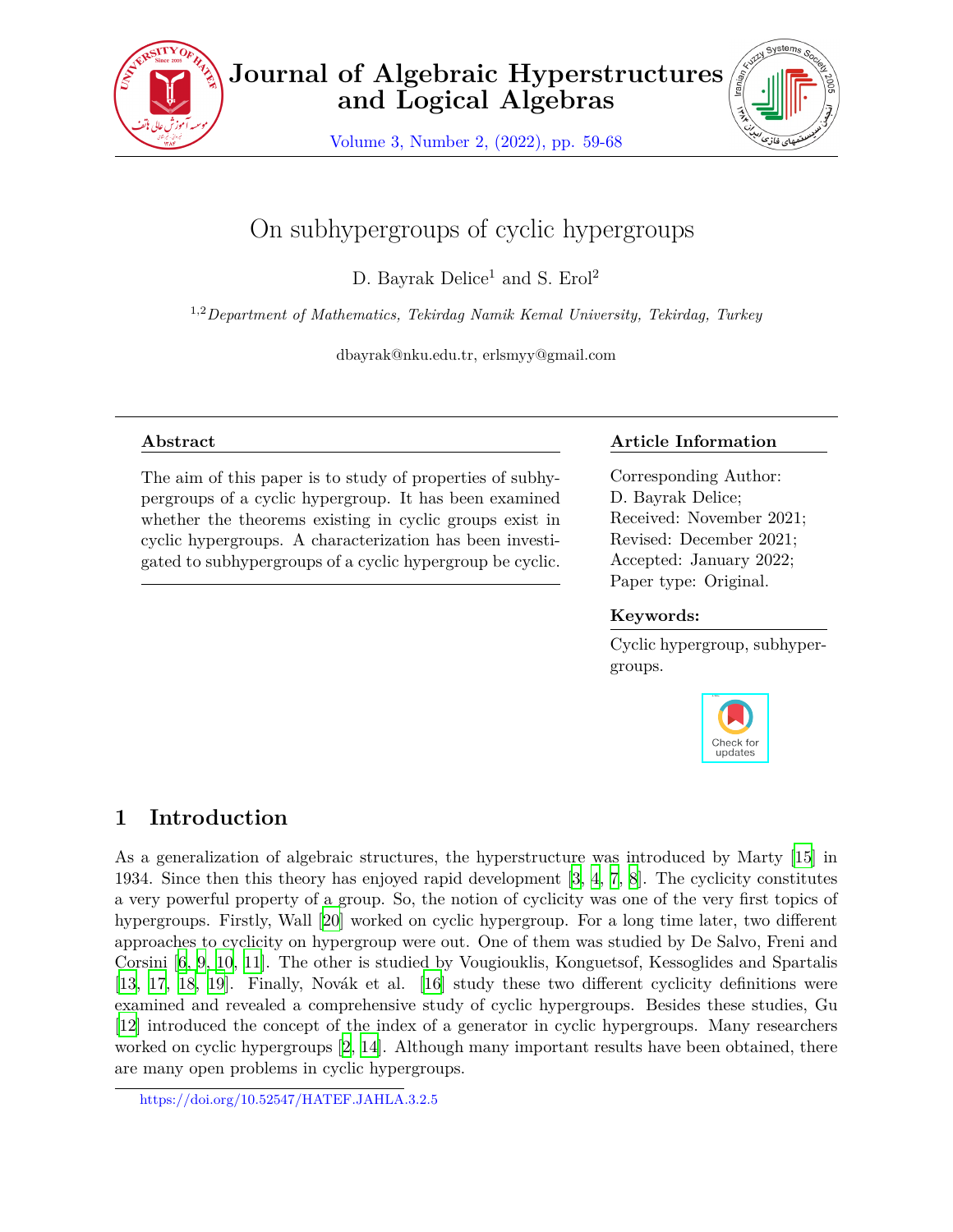This paper is organized as: We first give some fundamental definitions and results concerning hyperstructure and cyclic hypergroup that are used throughout this paper. In Section 2, we examine some open questions on subhypergroups of cyclic hypergroups.

We briefly recall some basic concepts of hypergroup and cyclic hypergroup. For more details, we refer to the references quoted from [\[5](#page-8-10)], [\[7\]](#page-8-2) and [[8](#page-8-3)].

# **2 Preliminaries**

Now, we first introduce the lattice-theoretic base of our work. Let *L* be a lattice where "*≤*" denotes the partial ordering of L, the join (sup) and meet (inf) of the elements of L are denoted by " $\vee$ " and "*∧*", respectively. We also write 1 and 0 for top and bottom elements of *L*, respectively. We say that *L* is a complete lattice if *L* is closed with respect to arbitrary suprema and arbitrary infima. It is well known that a nonempty ordered set *L* is a complete lattice if it is closed under arbitrary infima.

A filter *F* of *L* is a subset of *L* such that

i) 
$$
a, b \in F \Rightarrow a \land b \in F
$$
,

ii) If  $a \in F$  and  $b \in L$  such that  $a \leq b$ , then  $b \in F$ .

The principal filter of *L* generated by *a* is denoted by  $F(a)$ , for every  $a \in L$ . That is,

$$
F(a) = \{ x \in L \mid a \le x \}.
$$

Let *H* be a nonempty set and let  $\mathcal{P}^*(H)$  be the set of all nonempty subsets of *H*. Then a hyperoperation on *H* is a map  $\circ$  :  $H \times H \longrightarrow \mathcal{P}^*(H)$  and the couple  $(H, \circ)$  is called a hypergroupoid. For any two nonempty subsets *A* and *B* of *H* and  $x \in H$ , the sets  $A \circ B$ ,  $A \circ x$  and  $x \circ A$  are defined by:

$$
A \circ B = \bigcup \{a \circ b \mid a \in A, b \in B\},\
$$

$$
A \circ x = A \circ \{x\},\
$$

$$
x \circ A = \{x\} \circ A.
$$

The set *A ◦ B* is called hyperproduct of *A* and *B*.

A hypergroupoid  $(H, \circ)$  is called a semihypergroup if for all  $a, b, c$  of H we have

$$
a \circ (b \circ c) = (a \circ b) \circ c.
$$

A hypergroupoid  $(H, \circ)$  is called a quasihypergroup if for all *a* of *H* we have

$$
a\circ H=H\circ a=H.
$$

A hypergroup is a hypergroupoid which is both a semihypergroup and a quasihypergroup.

 $(H, \circ)$  is called a commutative hypergroup of H if  $x \circ y = y \circ x$  for all  $x, y \in H$ .

A nonempty subset K of a hypergroup  $(H, \circ)$  is called a subhypergroup of H if  $K \circ K \subseteq K$  and K is a hypergroup under the hyperoperation *◦*. In other words, it is a hypergroup according to the hyperoperation on *H*. *K* provides the following conditions:

- 1)  $a \circ b \subset K$  for all  $a, b \in K$ .
- 2)  $a \circ K = K \circ a = K$ , for all  $a \in K$ .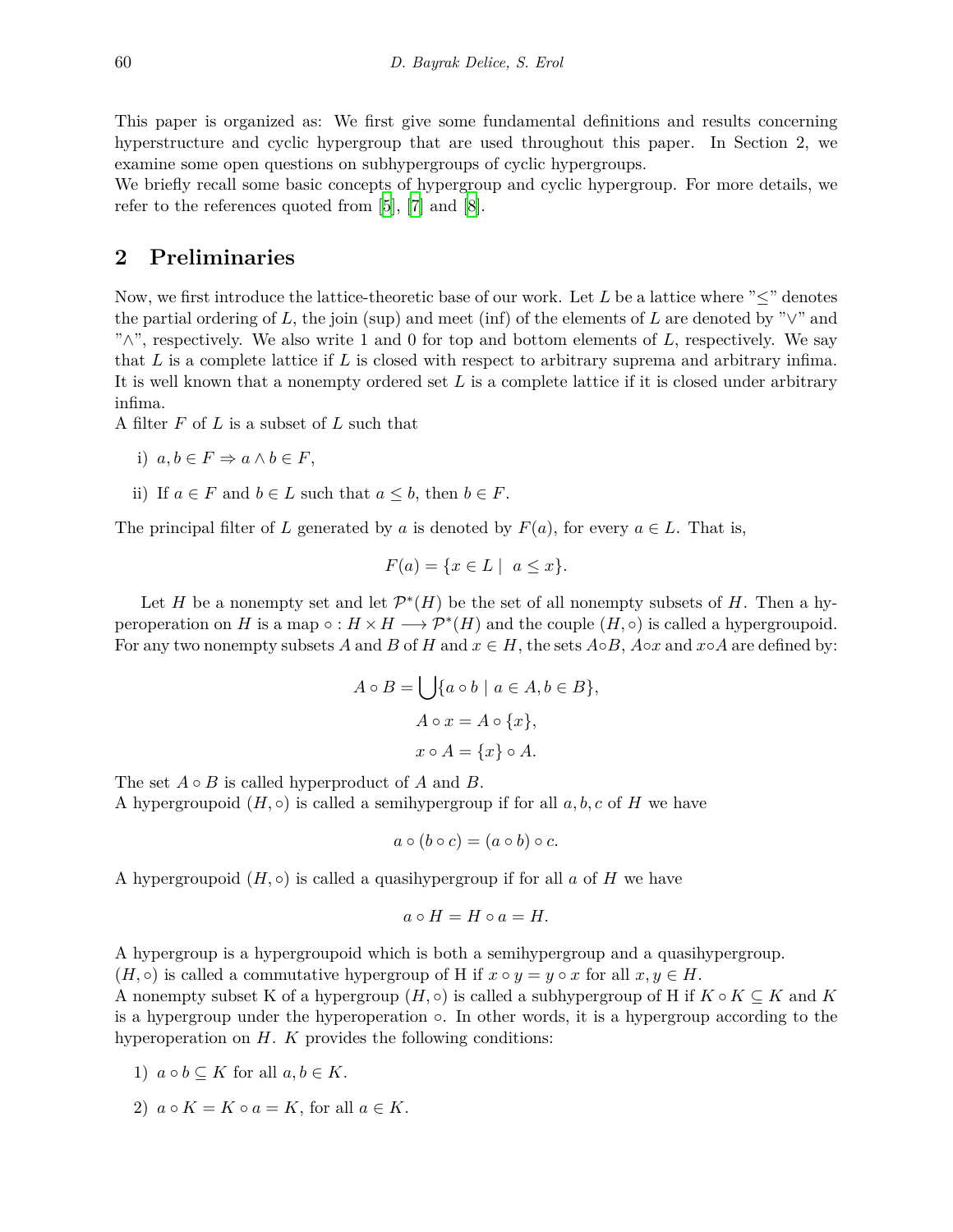A subhypergroup *K* of a hypergroup  $(H, \circ)$  is called closed if for all  $a, b \in K$  and  $x \in H$ , from  $a \in x \circ b$  and  $a \in b \circ x$ , it follows that  $x \in K$ 

Let  $(H_1, \circ)$  and  $(H_2, *)$  be two hypergroupoids. A map  $f: H_1 \to H_2$ , is called

- *►* a homomorphism if for all  $x, y \in H_1$ , we have  $f(x \circ y) \subseteq f(x) * f(y)$ ;
- a good homomorphism if for all  $x, y \in H_1$ , we have  $f(x \circ y) = f(x) * f(y)$ .

<span id="page-2-2"></span>**Lemma 2.1.** [[7](#page-8-2)] *Let*  $f : (H_1, \circ) \to (H_2, \ast)$  *be a good homomorphism and*  $K$  *be the subhypergroup of*  $H_1$ *. In this case,*  $f(K)$  *is the subhypergroup of*  $H_2$ *.* 

Firstly, Wall in [\[20\]](#page-9-1) defined cyclic hypergroups. If a hypergroup *H* is generated by a single element *a* of *H*, then *H* will be called a cyclic hypergroup. The definition of Vougiouklis enables to describe of as many types of cyclicity as possible.

<span id="page-2-1"></span>**Definition 2.2.** [[18\]](#page-9-4) *A hypergroup*  $(H, \circ)$  *is called cyclic if for some*  $h \in H$ *, there is* 

$$
H = h1 \cup h2 \cup h3 \cup \dots \cup hn \cup \dots
$$
 (1)

*where*  $h^1 = h$  *and*  $h^m = \underbrace{h \circ h \circ \dots \circ h}_{m}$ *.*

If there exists an integer  $n > 0$ , the minimum one with the following property

$$
H = h1 \cup h2 \cup h3 \cup \dots \cup hn,
$$
\n
$$
(2)
$$

then we call *H* a cyclic hypergroup with finite period and we call *h* a generator of *H* with period *n*. If there is no number *n* for which ([2](#page-2-0)) is valid, but [\(1\)](#page-2-1) is valid, then we say that *H* has infinite period for *h*. If all generators of *H* have the same period, then we call *H* cyclic with period. If there exists an integer  $n > 0$ , the minimum one with the following property

<span id="page-2-0"></span>
$$
H = h^n,\tag{3}
$$

then we call *H* a single-power cyclic hypergroup and *h* a generator of *H* with period *n*. If [\(1\)](#page-2-1) is valid and also for all  $n \in \mathbb{N}\backslash\{0\}$  and  $n \geq n_0$ , for constant  $n_0 \in \mathbb{N}\backslash\{0\}$ , the following condition is valid

$$
H = h1 \cup h2 \cup \dots \cup hn-1 \subsetneq hn,
$$
\n(4)

then we call *H* a single-power cyclic hypergroup with infinite period for *h*. We define the set generated by an element *a* is  $\langle a \rangle = \{a\} \cup a^2 \cup \cdots \cup a^n \cup \ldots$ , for all  $a \in H$ .

### **3 Main results**

Although the theory of hypergroups is an appropriate generalization of the classical group theory, one can see many properties do not exist in hypergroups.

One of the most basic theorems of cyclic groups is that each subgroup of them also is cyclic. However, with the following example, it is seen that the subhypergroups of the cyclic hypergroup do not have to be cyclic.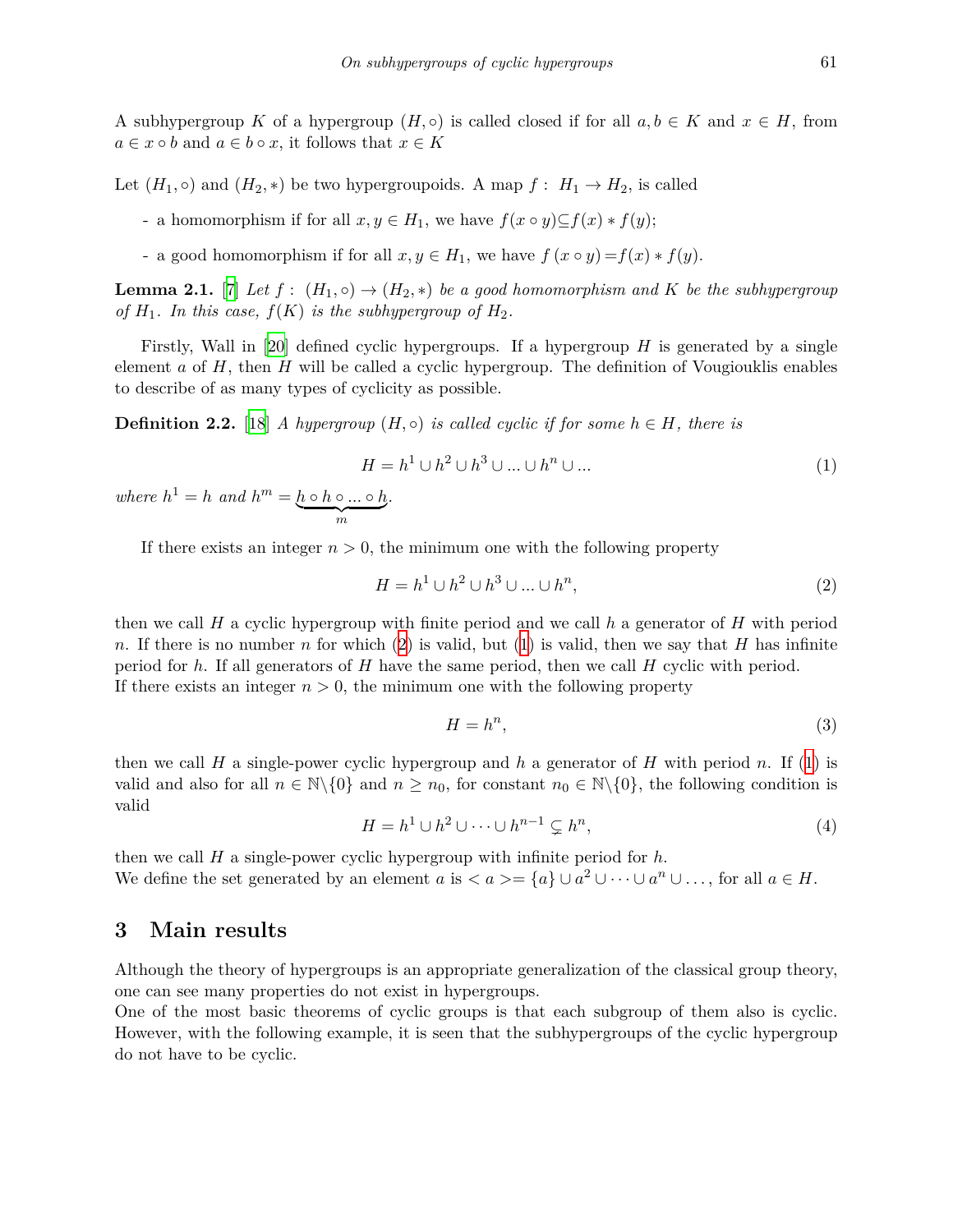

Figure 1: Hasse diagram of the lattice L

<span id="page-3-0"></span>**Example 3.1.** *Let*  $(L, \wedge, \vee)$  *be a lattice with a minimum element* 0*. If for all*  $a \in L$ *,*  $F(a)$  *denotes the principal filter generated from a*, *then we obtain a hypergroup*  $(L, \circ)$   $a \circ b = F(a \wedge b)$ . *Now, let L be as following.*

*Since*  $L = 0^2$ , *L is a single-power cyclic hypergroup.*  $L \setminus \{0\}$  *is a subhypergroup of*  $(L, \circ)$ *, it is not a cyclic subhypergroup. Really,* 

$$
a \circ b = F(a \wedge b) \subseteq L \setminus \{0\} \text{ for all } a, b \in L \setminus \{0\},
$$
  

$$
a \circ L \setminus \{0\} = \bigcup_{x \in L \setminus \{0\}} F(a \wedge x) = L \setminus \{0\}.
$$

*So,*  $L \setminus \{0\}$  *is a subhypergroup of L. It is not generated by any element of*  $L \setminus \{0\}$ *. Suppose that*  $L \setminus \{0\} = \langle x \rangle$  *for some*  $x \in L \setminus \{0\}$ *.* 

$$
\langle x \rangle = \{x\} \cup x^2 \cup \dots = F(x).
$$

Since  $\frac{x}{2} < x \in F(x)$ , so  $\frac{x}{2} \notin F(x)$ . So,  $L \setminus \{0\} \neq \infty$ , for all  $x \in L \setminus \{0\}$ . Thus  $L \setminus \{0\}$  is not *cyclic.*

The set of elements generated by a single element of a hypergroup is closed, but we can not say whether or not it forms a hypergroup.

**Example 3.2.** *Suppose* ( $Z, +, \leq$ )*, with the usual addition and ordering of integers. Since* ( $Z, +, \leq$ ) *is a partially ordered group,*  $(Z, *)$ *, where*  $a * b = \{x \in Z | a + b \leq x\}$  *is a hypergroup.* 

(*Z, ∗*) *is a single-power cyclic hypergroup with infinite periods for infinitely many generators (yet not all because only negative integers generate it) [\[16\]](#page-9-6). For example, we can see that*

$$
\langle 5 \rangle = \{5\} \cup \{x \in Z | 10 \le x\}.
$$

 $10 \leq \xi \leq 5$  and  $10 \leq \xi \leq 5$  =  $\{x \in \mathbb{Z} | 15 \leq x\}$ . Since  $5 \notin 10 \leq \xi \leq 5$ , we obtain  $10 \leq \xi \leq 5$  >  $\neq \xi \leq 5$  >. *Thus*  $\lt 5$  *> is not a subhypergroup.* 

**Question** When is the set of elements generated by a single element of a hypergroup form a subhypergroup?

To answer this question, we must put some restrictions on hyperoperation. For this, we use the following definition.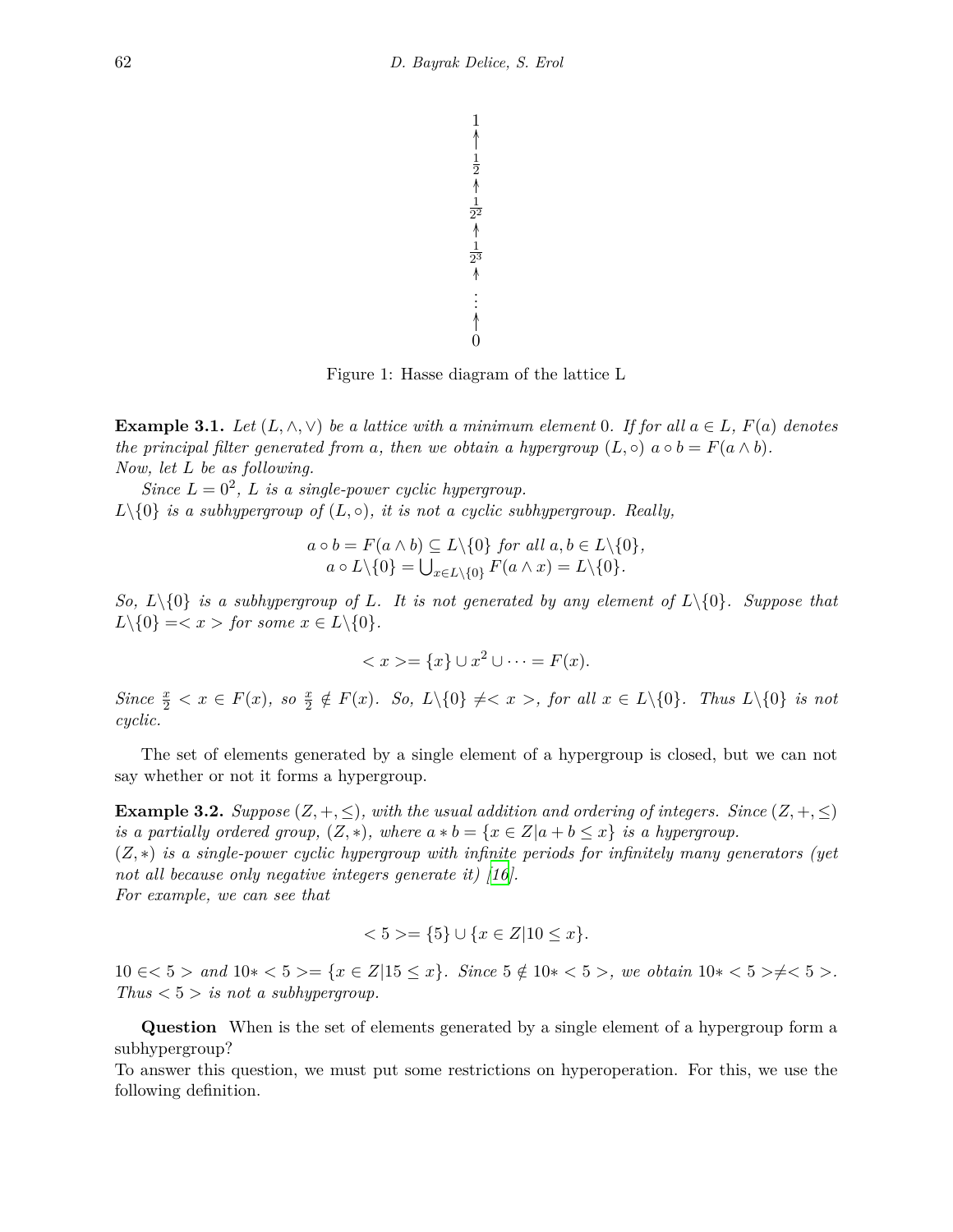**Definition 3.3.** [\[16\]](#page-9-6) *A hyperoperation*  $\circ$  *on H is called extensive if for all*  $a, b \in H$  *there is {a, b} ⊆ a ◦ b. A hypergroupoid* (*H, ◦*) *with an extensive hyperoperation is called an extensive hypergroupoid.*

<span id="page-4-0"></span>**Lemma 3.4.** [[16\]](#page-9-6) *Every extensive semihypergroup is a hypergroup.*

<span id="page-4-1"></span>**Theorem 3.5.** *Let* (*H, ◦*) *be an extensive semihypergroup. Then the set of elements generated by a single element is a subhypergroup.*

*Proof.* The set of elements generated by a single element is a semihypergroup. Since *H* is extensive,  $\langle a \rangle$  is a subhypergroup for all  $a \in H$ , by Lemma [3.4](#page-4-0).  $\Box$ 

As mentioned with the above theorem, we have not a full characterization. That is, in a hypergroup (even in a cyclic hypergroup), *H* does not need to be an extensive hypergroup for the  $a >$  to be subhypergroup for all  $a \in H$ . An example of this is given below.

| ∩              |                | 2           |      |               | 5           |               |
|----------------|----------------|-------------|------|---------------|-------------|---------------|
|                |                | 2           | 9    |               | 5           |               |
| $\overline{2}$ | $\overline{2}$ |             | 2    |               | 5           |               |
| 3              | 3              | 3           | 1, 2 |               | 5           |               |
|                |                | $\mathbf 4$ |      |               | $\{1,2,3\}$ | 5             |
| 5              | 5              | 5           | Б    | $\{1, 2, 3\}$ |             |               |
| 6              |                | 6           |      |               |             | $\{1, 2, 3\}$ |

<span id="page-4-2"></span>**Example 3.6.** *Let*  $(H, \circ)$  *of order 6 as follows:* 

*There*  $\langle 4 \rangle = \langle 5 \rangle = H$ *. So,*  $(H, \circ)$  *is a cyclic hypergroup. Although H is not an extensive hypergroup, every set of elements generated by a single element is a subhypergroup.*

 $<$  1 > = {1}*.*  $<$  2 > = {1, 2}*.*  $<$  3 > = {1, 2, 3}*.*  $< 6 > = \{1, 2, 3, 6\}.$ 

In an extensive hypergroup, although every set of elements generated by a single element is subhypergroup, it doesn't have to be a cyclic hypergroup. This can be seen in the following example.

**Example 3.7.** *Define the following hyperoperation on the real set* R*:*

$$
x \circ y = \begin{cases} \{x\}, & \text{if } x = y, \\ \left[\min\{x, y\}, \max\{x, y\}\right] & \text{if } x \neq y. \end{cases}
$$

*Then*  $(\mathbb{R}, \circ)$  *is a hypergroup* [*[8](#page-8-3)*]. Since  $\mathbb{R}$  *is not produced by any element of its,*  $(\mathbb{R}, \circ)$  *is not cyclic. Although*  $(\mathbb{R}, \circ)$  *is an extensive hypergroup,*  $(\mathbb{R}, \circ)$  *is not cyclic.* 

Conversely to the above example, a cyclic hypergroup does not have to be an extensive hypergroup.

**Example 3.8.** Let define the following hyperoperation on  $H = \{a, b, c, d, e\}$ .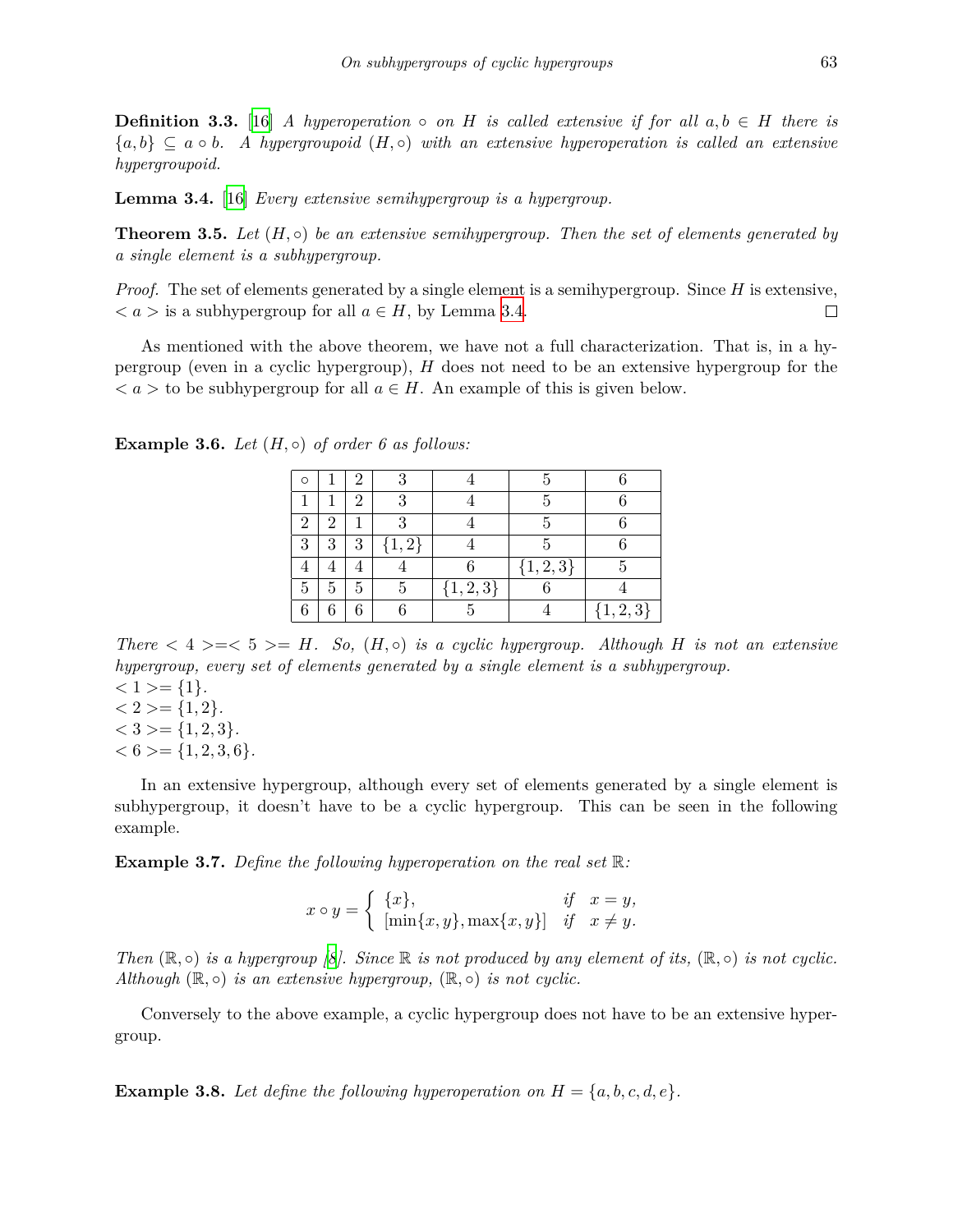|                       | $\boldsymbol{a}$ |                  | C                | $\boldsymbol{d}$ | $\epsilon$       |
|-----------------------|------------------|------------------|------------------|------------------|------------------|
| $\boldsymbol{a}$      | $\boldsymbol{a}$ | b,c              | b,c              | d                | $\epsilon$       |
| $_{b}$                | $_{b,c}$         | d                | d                | $\epsilon$       | $\boldsymbol{a}$ |
| $\mathcal{C}_{0}^{0}$ | b, c             | $\boldsymbol{d}$ | $\boldsymbol{d}$ | $\epsilon$       | $\boldsymbol{a}$ |
| $\boldsymbol{d}$      | d                | $\epsilon$       | $\epsilon$       | $\boldsymbol{a}$ | b, c             |
| $\epsilon$            | e                | $\it a$          | $\boldsymbol{a}$ | $_{b,c}$         | $\it d$          |

*So,* (*H, ⊕*) *is a commutative hypergroup.*

$$
H = >===.
$$

*Thus*  $(H, \oplus)$  *is a cyclic hypergroup with an infinite period, but it is not extensive.* 

**Remark 3.9.** *It is known by Theorem [3.5](#page-4-1) that if*  $H$  *is an extensive hypergroup, then the set*  $\langle a \rangle$ , *for all a ∈ H is subhypergroup. But, the converse may not be true, in general. Example [3.1](#page-3-0) is an example of this. Although*  $L\{0\}$  *is a subhypergroup of the extensive cyclic hypergroup*  $(L, \circ)$ *, it is not cyclic.*

**Remark 3.10.** *It is known from Lagrange's Theorem that, in a finite group, the order of each subgroup divides the order of the group. In finite hypergroups, is this theorem valid? Example [3.6](#page-4-2) shows that the answer to this question is negative. Clearly, in Example [3.6](#page-4-2), the order of the hypergroup H* is 6, while the order of the subhypergroup  $\lt 6 > i$  *is* 4.

While every group of prime order is cyclic, a hypergroup have prime order may not be cyclic. An example of this can be seen in the following.

|  | <b>Example 3.11.</b> The hyperoperation $\circ$ on $H = \{1, 2, 3, 4, 5, 6, 7\}$ is defined as: |  |  |  |
|--|-------------------------------------------------------------------------------------------------|--|--|--|
|--|-------------------------------------------------------------------------------------------------|--|--|--|

| ∩ |               | ິ   | $\mathbf{Q}$<br>U |          | 5        | հ             |    |
|---|---------------|-----|-------------------|----------|----------|---------------|----|
|   |               | ິ   | ച                 |          | 5        | $\sqrt{6}$ ,7 | 67 |
| ິ | $\mathcal{D}$ |     | 5                 | 6,7      | $\Omega$ |               |    |
| റ | 3             | 6,7 |                   | b,       |          | റ             | ິ  |
|   |               | h   | ${6,7}$           |          | റ        | 3             | റ  |
|   | 5             |     | റ                 | ച        | ${6,7}$  |               |    |
| c | 6.7           | 2   |                   | റ        |          | 5             |    |
|   | 6,7           | 2   |                   | $\Omega$ |          | 5             |    |

 $(H, \circ)$  *is hypergroup [[1](#page-8-11)]. We can obtain,* 

$$
\langle 1 \rangle = \{1\},
$$
  
\n
$$
\langle 2 \rangle = \{1, 2\},
$$
  
\n
$$
\langle 3 \rangle = \{1, 3\},
$$
  
\n
$$
\langle 4 \rangle = \{1, 4\},
$$
  
\n
$$
\langle 5 \rangle = \langle 6 \rangle = \langle 7 \rangle = \{1, 5, 6, 7\},
$$

*Thus H isn't produced by any elements of its. As a result, although H has prime order, it is not a cyclic hypergroup.*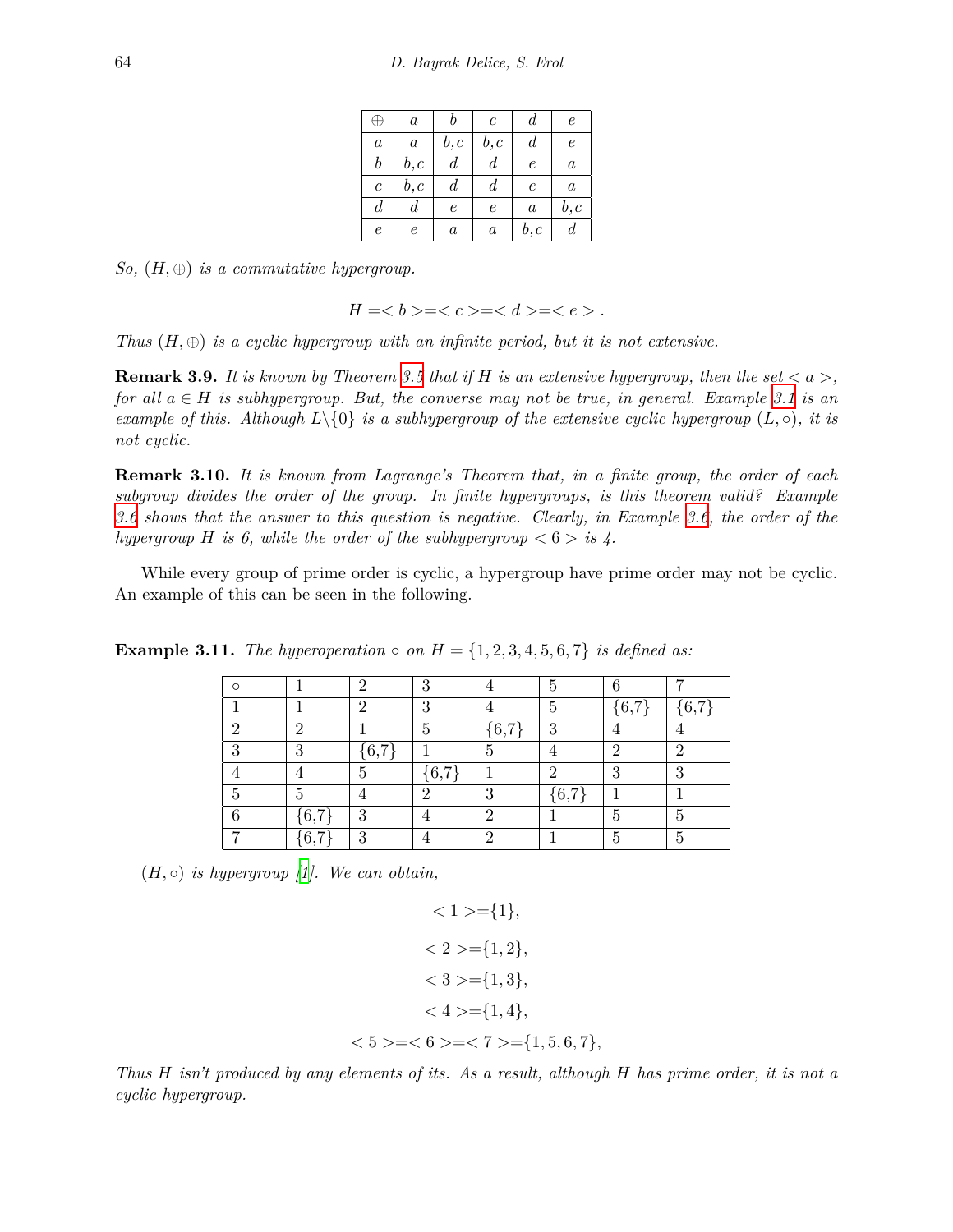Let *G* be a group,  $\emptyset \neq K \subseteq G$ . The intersection of all subgroups of *G* containing *K* is called the subgroup produced by *K* and denoted by  $\lt K$ .

$$
\langle K \rangle = \bigcap_{\substack{K \subseteq L \\ L \le G}} L.
$$

As seen from the definition, the  $\lt K$  is subgroup is the smallest subgroup that contains K. If  $K = \{a\}$  is singleton,  $K > - \langle a \rangle = \{a^n | n \in \mathbb{Z}\}\$  and this definition is the same as the definition of subgroup generated by an element.

In a group, the sets  $\langle a \rangle = \{a^n | n \in \mathbb{Z}\}\$  and  $\langle a \rangle = \bigcap \{L | a \in L, L \leq G\}\$  are coincide. However, in a hypergroup *H*, the set  $\langle a \rangle = \{a\} \cup a^2 \cup \cdots \cup a^n$  does not coincide with the set  $\bigcap \{L \mid a \in L, L \in Sub(H)\}.$  An example of this situation can be see in the following.

**Example 3.12.** Defined on the partially ordered group  $(\mathbb{Z}, +, \leq)$ 

$$
a * b = \{ x \in Z | a + b \le x \}.
$$

*With the hyperoperation* (ℤ,\*) *it is shown by Example 2.2 that it is a hypergroup. Clearly,* 

$$
\langle 5 \rangle = \{5\} \cup \{x \in \mathbb{Z} | 10 \le x\},\
$$

*and*

$$
\bigcap_{\substack{5 \in L \\ L \le G}} L = \{x \in \mathbb{Z} | 5 \le x\}.
$$

*Thus,*

$$
\langle 5 \rangle \neq \bigcap_{\substack{5 \in L \\ L \leq G}} L.
$$

In a cyclic hypergroup, if the set produced by an element is a subhypergroup, it may ask whether it belongs to a special class. In this context; the following example shows that the subhypergroup produced by an element in a cyclic hypergroup does not need to be closed.

**Example 3.13.** Let  $(A, \circ)$  be a hypergroup, with at least two elements and let  $T = \{t_i\}_{i \in \mathbb{N}}$  such that  $A \cap T = \emptyset$  and  $t_i \neq t_j$ , for  $i \neq j$ . We define the hyperoperation  $\otimes$  on  $H = A \cup T$  as follows: *if*  $(x, y)$  ∈  $A^2$ , then  $x \otimes y = A$ ;

 $if (x, y) \in A \times T$ , then  $x \otimes t = t \otimes x = A \setminus \{x\} \cup T$ ;

 $if (t_i, t_j) \in T \times T$ , then  $t_i \otimes t_j = A \cup t_{\{i+j\}}$ .

*Then*  $(H, \otimes)$  *is a hypergroup* [\[8\]](#page-8-3) and all elements of *T* are generator of *H.* So,  $(H, \otimes)$  *is a cyclic hypergroup with period 3.*  $H = t_i \cup t_i^2 \cup t_i^3$  *for all*  $t_i \in T$ *. Really,*  $t_i^2 = A \cup \{t_{2i}\}$  *and* 

$$
t_i^3 = t_i \otimes (A \cup \{t_{2i}\})
$$
  
=  $(\bigcup_{x \in A} t_i \otimes x) \cup (t_i \otimes t_{2i})$   
=  $(\bigcup_{x \in A} (A \setminus \{x\}) \cup T) \cup (A \cup \{t_{3i}\})$   
=  $A \cup T$   
=  $H$ .

*So, H is a single-power cyclic hypergroup with period 3.*

Since  $x \otimes y = A \subseteq A$  and  $x \otimes A = \bigcup_{a \in A} x \otimes a = A$ , for all  $x, y \in A$ , A is a subhypergroup of H. *Hence,*  $\langle x \rangle = A$ , for all  $x \in A$ . Thus, A is a cyclic subhypergroup. But, as can be seen in the *following, A is not a closed subhypergroup.*

Let  $x, y \in A$  and  $x \neq y$ . Then,  $x \in t \otimes y = A \setminus \{y\} \cup T$ . Since  $t \notin A$ , A isn't a closed subhypergroup.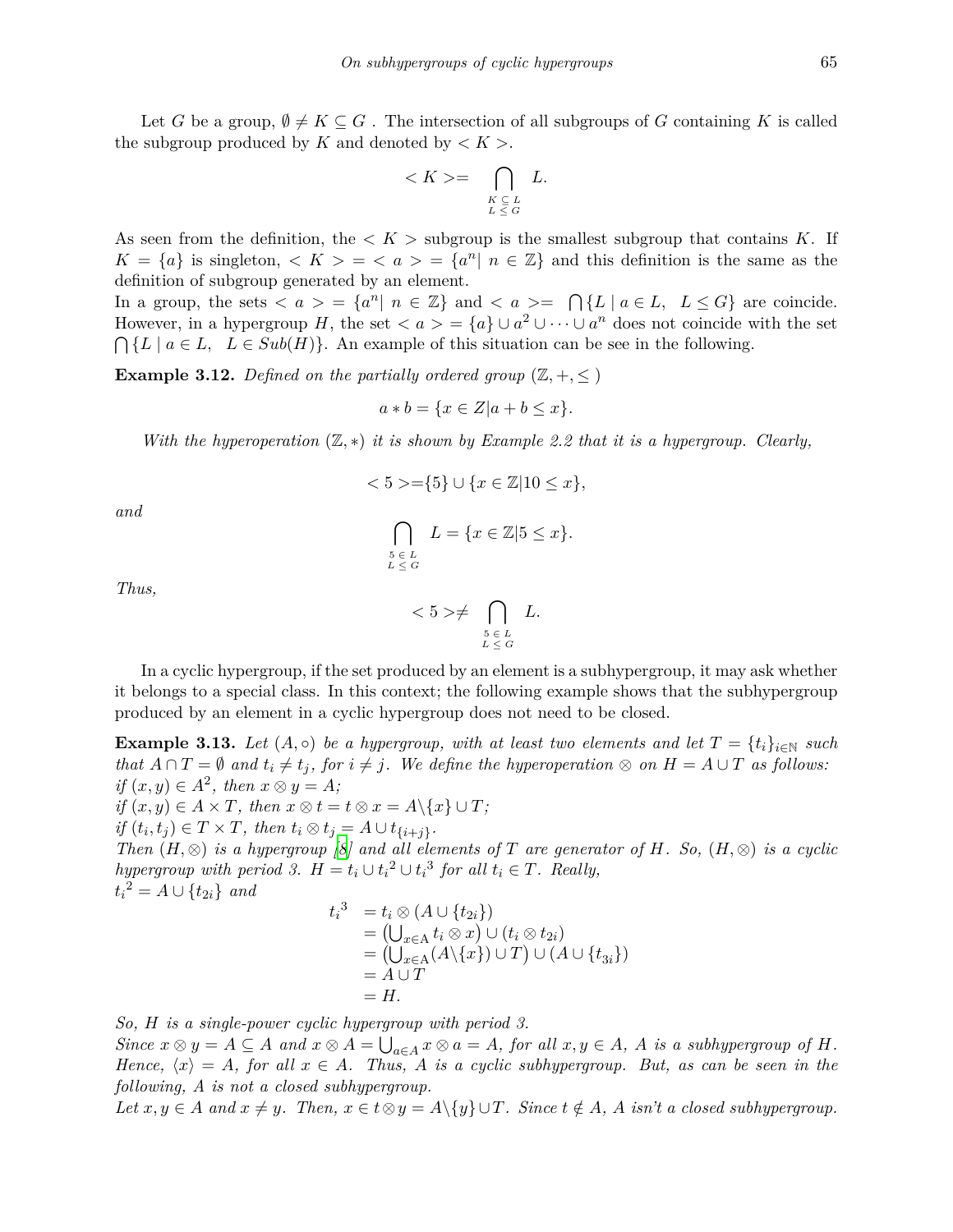The weakest of special classes of subhypergroups is a closed subhypergroup. It is clear that from the above example that subhypergroups of a cyclic hypergroup do not belong to other special classes (invertible, ultraclosed and conjugable).

Even if a cyclic hypergroup is extensive, the subhypergroup produced by an element need not be closed.

**Example [3.1](#page-3-0)4.** *Example* 3.1 *shows that*  $(L, \circ)$  *is a single-power cyclic hypergroup. Since*  $\{x, y\} \subseteq$  $F(x \wedge y) = x \circ y$  *for all*  $x, y \in L$ ,  $(L, \circ)$  *is an extensive cyclic hypergroup. Let the order between them be*  $x < a < b$  *for*  $x, a, b \in L$ . In this case, the  $\langle a >sub>subhypergroup$  is not closed. Since  $\langle a \rangle = F(a)$ , a and b are elements of the  $\langle a \rangle$  subhypergroup. Although  $a \in x \circ b$ ,  $x \notin \langle a \rangle$ . *Thus*  $\lt a > i$  *is not closed.* 

While many theorems in cyclic groups are not provided in hypergroups, we obtain parallel results with group theory for homomorphic images of hypergroups.

<span id="page-7-0"></span>**Lemma 3.15.** *Let*  $(H, \circ)$  *and*  $(K, *)$  *hypergroups and*  $f : H \to K$  *be a good homomorphism. In this case,*  $f(*a*) > f(*a*) > for each  $a \in H$ .$ 

*Proof.* Let  $x \in f(*a*)$ . Then there is  $y \in *a*$  is worth that  $x = f(y)$ . Here there is  $n \in \mathbb{N}^*$ such that  $y \in a^n$ . Since  $x \in f(a^n)$  and f is a good homomorphism,  $x \in f(a)^n$  is obtained. Thus *x* ∈ *< f*(*a*) >. It is obtained that  $f$ (*< a* >) ⊆ *< f*(*a*) > and similarly < *f*(*a*) > ⊆ *f*(*< a* >).  $\Box$ 

The lemma above is not true for any non-good homomorphism *f*. An example of this can be seen in the following.

**Example 3.16.** The hyperoperation defined on  $\mathbb{Z}$  as follows:  $x \circ y = \{x + y, |x - y|\}$ . This *hypergroup is denoted by*  $(H(\mathbb{Z}), \circ)$ *. The homomorphism* 

$$
f: (H(\mathbb{Z}), \circ) \to (H(\mathbb{Z}), \circ), \quad f(n) = \begin{cases} 0, & 2|n, \\ 1, & 2 \nmid n \end{cases}
$$

*is a non-good homomorphism* [[8](#page-8-3)]*.*

*In the hypergroup*  $(H(\mathbb{Z}), \circ)$ *, we obtain*  $\langle 3 \rangle = 3\mathbb{N}$  and so  $f(\langle 3 \rangle) = \{0, 1\}$ *. On the other hand* 

$$
\langle f(3) \rangle = \langle 1 \rangle = \mathbb{N}.
$$

*Since f is not a good homomorphism,*  $f(< 3 >) \neq f(3) >$ .

**Theorem 3.17.** *Let*  $(H, \circ)$  *and*  $(K, *)$  *be two hypergroups and*  $f : H \to K$  *be a good homomorphism. In this case, the good homomorphic image of the cyclic subhypergroup of H is the cyclic subhypergroup of K.*

*Proof.* Let  $\langle a \rangle$  be a subhypergroup for  $a \in H$ . Since f is a good homomorphism,  $f(\langle a \rangle)$  is a subhypergroup, by Lemma [2.1.](#page-2-2) From Lemma [3.15,](#page-7-0)  $f(*a*) > f(*a*) >$  so that  $f(*a*)$  is a cyclic subhypergroup.  $\Box$ 

**Theorem 3.18.** *Let*( $H, \circ$ ) *and* ( $K, *$ ) *be hypergroups and*  $H = \langle h \rangle$  *be a cyclic hypergroup.* If  $f: H \to K$  *is an epimorphism, then*  $K$  *is a cyclic hypergroup.* 

*Proof.* Since  $f(h) \in K$ , we get  $\langle f(h) \rangle \subseteq K$ . There exists  $a \in H$  such that  $f(a) = k$  for all  $k \in K$ . Thus  $a \in \langle h \rangle$ , and so  $a \in h^l$  for some  $n \in \mathbb{N}$ . Hence,

$$
k = f(a) \in f(h^l) \subseteq f(h)^l \subseteq ,
$$

and so  $K \subseteq < f(h) >$  is obtained. Thus  $K = < f(h) >$ . Therefore, *K* is a cyclic hypergroup.  $\Box$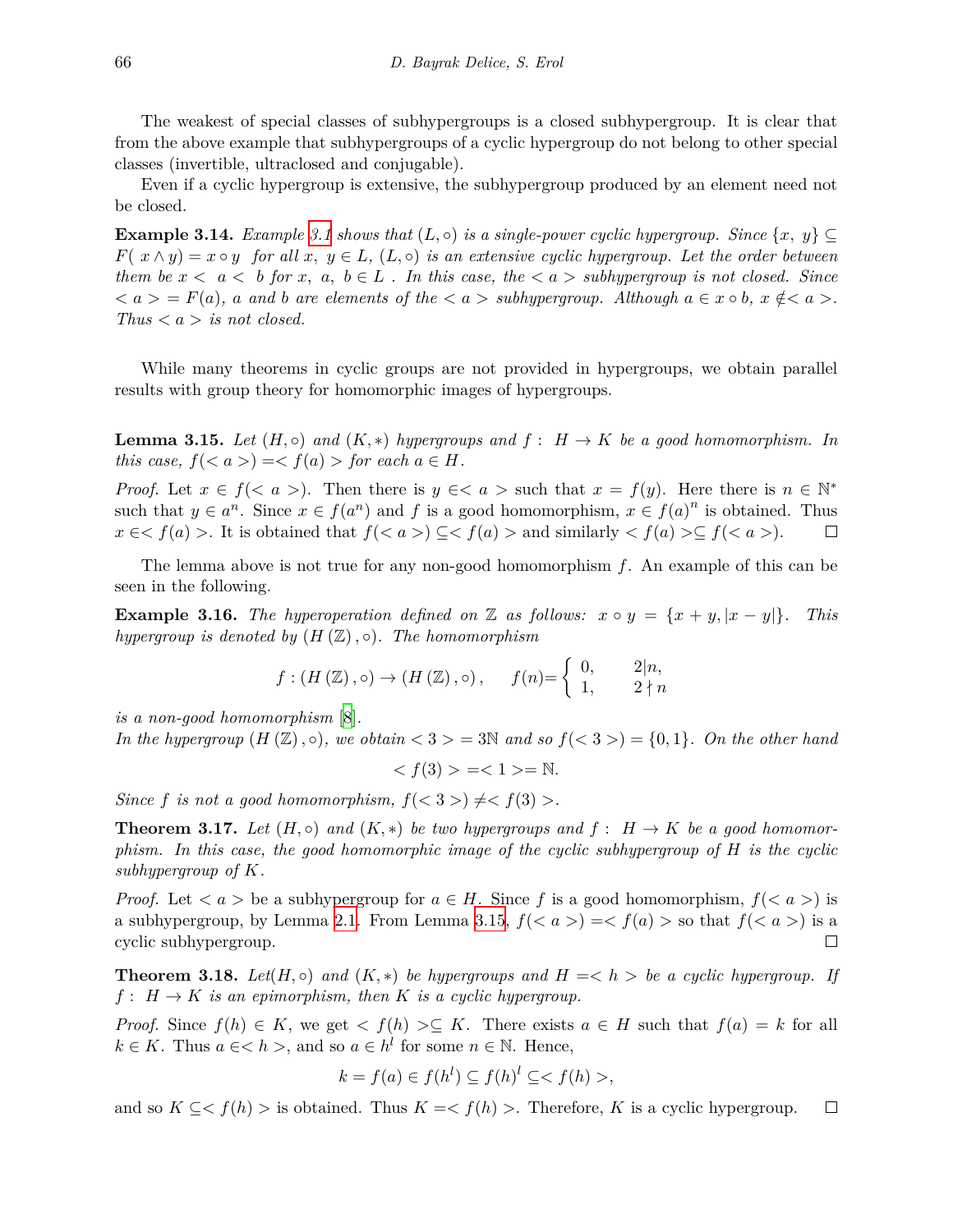# **4 Conclusions**

Although the theory of hypergroups is an appropriate generalization of the classical group theory, many properties do not exist in hypergroups. With many examples, it has been found that most of the theorems of group theory are not true for hypergroups. Some of these as follows.

As shown in our previous examples, it has been observed that the subhypergroups of the cyclic hypergroup need not be cyclic. The question "When will the set produced by a single element of a hypergroup become a subhypergroup?" has been investigated. It has been found to be true for a special class of hypergroups (extensive hypergroups). However, this does not give us a characterization. That is, in a hypergroup (even in a cyclic hypergroup), *H* does not need to be an extensive hypergroup for the set  $\langle a \rangle$  to be subhypergroup for all  $a \in H$ .

It has been shown that Lagrange's Theorem does not work in the theory of hypergroups. While every group of prime order is cyclic, a hypergroup that has prime order may not be cyclic.

It has been shown that a cyclic hypergroup does not belong to special classes (like closed, invertible, utraclosed, conjugable) of subhypergroups.

These will surely be the subject of some further research.

# **References**

- <span id="page-8-11"></span>[1] K. Abbasi, R. Ameri, Y. Talebi-Rostami, *Computation of fundamental group of a finite hypergroup*, Sigma Journal of Engineering and Natural Sciences, 9(1) (2018), 107–125.
- <span id="page-8-9"></span>[2] M. Al-Tahan, B. Davvaz, *On some properties of single power cyclic hypergroups and regular relations*, Journal of Algebra and Its Applications, 16(11) (2017), 14 pages.
- <span id="page-8-0"></span>[3] D. Bayrak, *Subhypergroups of Cartesian product of hypergroups*, Universal Journal of Mathematics and Mathematical Sciences, 10 (2017) 145–153.
- <span id="page-8-1"></span>[4] D. Bayrak, *The lattice of subhypergroups of a hypergroup*, Eskişehir Technical University Journal of Science and Technology B-Theoretical Sciences, 7 (2019), 159–165.
- <span id="page-8-10"></span>[5] G. Birhoff, *Lattice theory*, American Mathematical Society Colloquium Publications, 1967.
- <span id="page-8-4"></span>[6] P. Corsini, *Prolegomena of hypergroup theory*, Aviani Editore: Tricesimo, Italy, 1993.
- <span id="page-8-2"></span>[7] P. Corsini, V. Leoreanu, *Applications of hyperstructure theory*, Kluwer Academic Publishers: Dodrecht, The Netherlands; Boston, MA, USA; London, UK, 2003.
- <span id="page-8-3"></span>[8] B. Davvaz, V. Leoreanu, *Hyperring theory and applications*, International Academic Press, 2007.
- <span id="page-8-5"></span>[9] M. De Salvo, D. Freni, *Sugli ipergruppi ciclici e completi*, Matematiche (Catania), 35 (1980), 211–226.
- <span id="page-8-6"></span>[10] D. Freni, *Ipergruppi ciclici e torsione negli ipergruppi*, Matematiche (Catania), 35 (1980), 270–286.
- <span id="page-8-7"></span>[11] D. Freni, *Una nota su gli ipergruppoidi ciclici*, Ratio Mathematica, 9 (1995), 101–111.
- <span id="page-8-8"></span>[12] Z. Gu, *On cyclic hypergroups*, Journal of Algebra and Its Applications, 18(11) (2019), DOI: 10.1142/S021949881950213X.